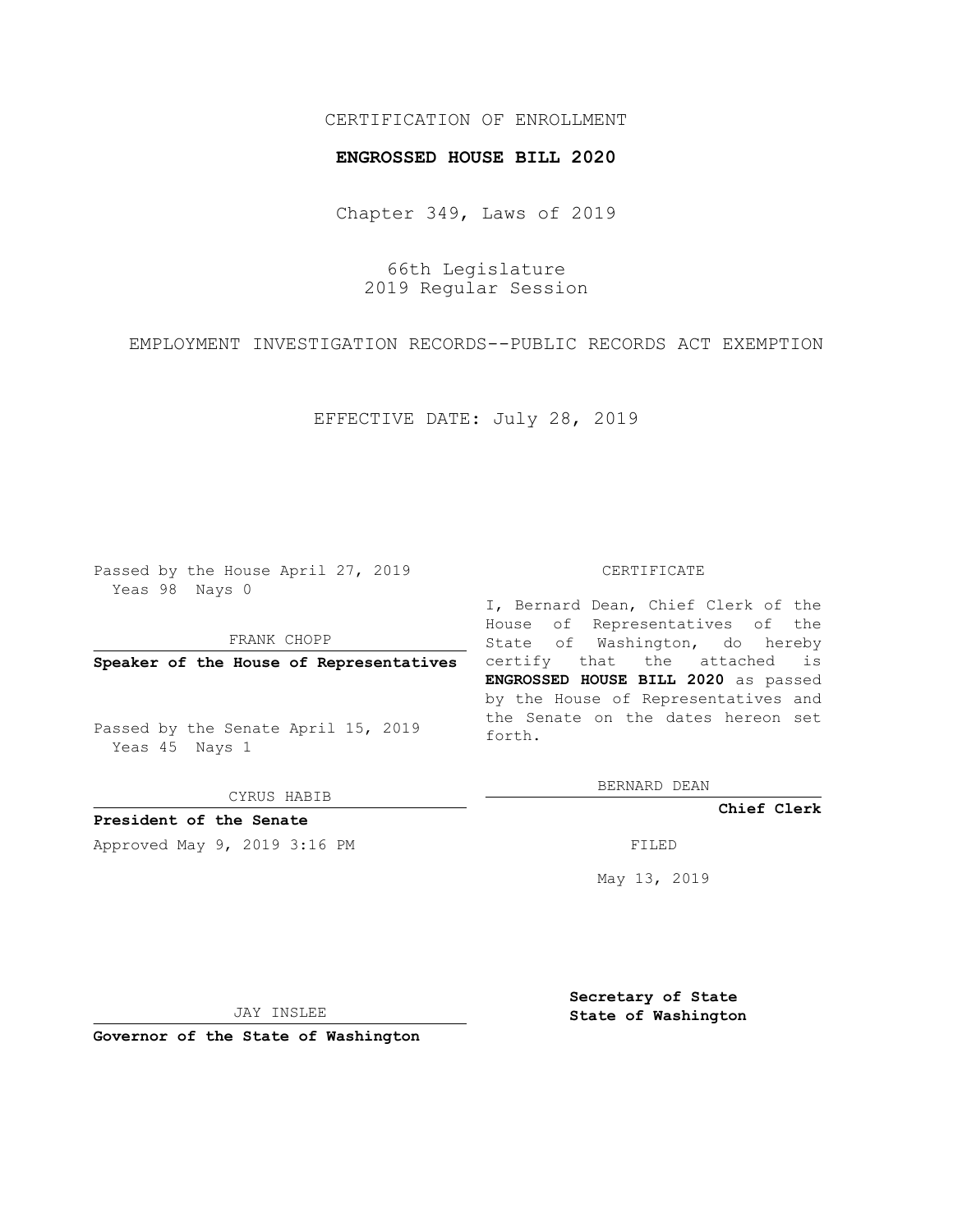## **ENGROSSED HOUSE BILL 2020**

AS AMENDED BY THE SENATE

Passed Legislature - 2019 Regular Session

# **State of Washington 66th Legislature 2019 Regular Session**

**By** Representatives Dolan, Kretz, Doglio, Stanford, Slatter, Klippert, Davis, Hudgins, Macri, Jinkins, Morgan, Frame, and Ormsby

Read first time 02/12/19. Referred to Committee on State Government & Tribal Relations.

 AN ACT Relating to exempting the disclosure of names in employment investigation records; amending RCW 42.56.250; and 3 creating a new section.

BE IT ENACTED BY THE LEGISLATURE OF THE STATE OF WASHINGTON:

 NEW SECTION. **Sec. 1.** The legislature finds that workplace harassment remains a persistent problem and there is an urgent need to address barriers that prevent people from reporting harassment. The United States equal employment opportunity commission select task force on the study of harassment in the workplace released a report in 2016 finding that ninety percent of individuals who experience harassment never take formal action, and noting that seventy-five percent of employees who spoke out against workplace mistreatment faced some sort of retaliation. The legislature finds that it is in the public interest for state employees to feel safe to report incidents of harassment when it occurs and to protect these employees from an increased risk of retaliation. The legislature finds that the release of the identities of employees who report or participate in harassment investigations increases the risk of retaliation, invades the privacy of a vulnerable population, and significantly reduces reporting of harassment. The legislature finds that if state government can make it easier for victims and witnesses of harassment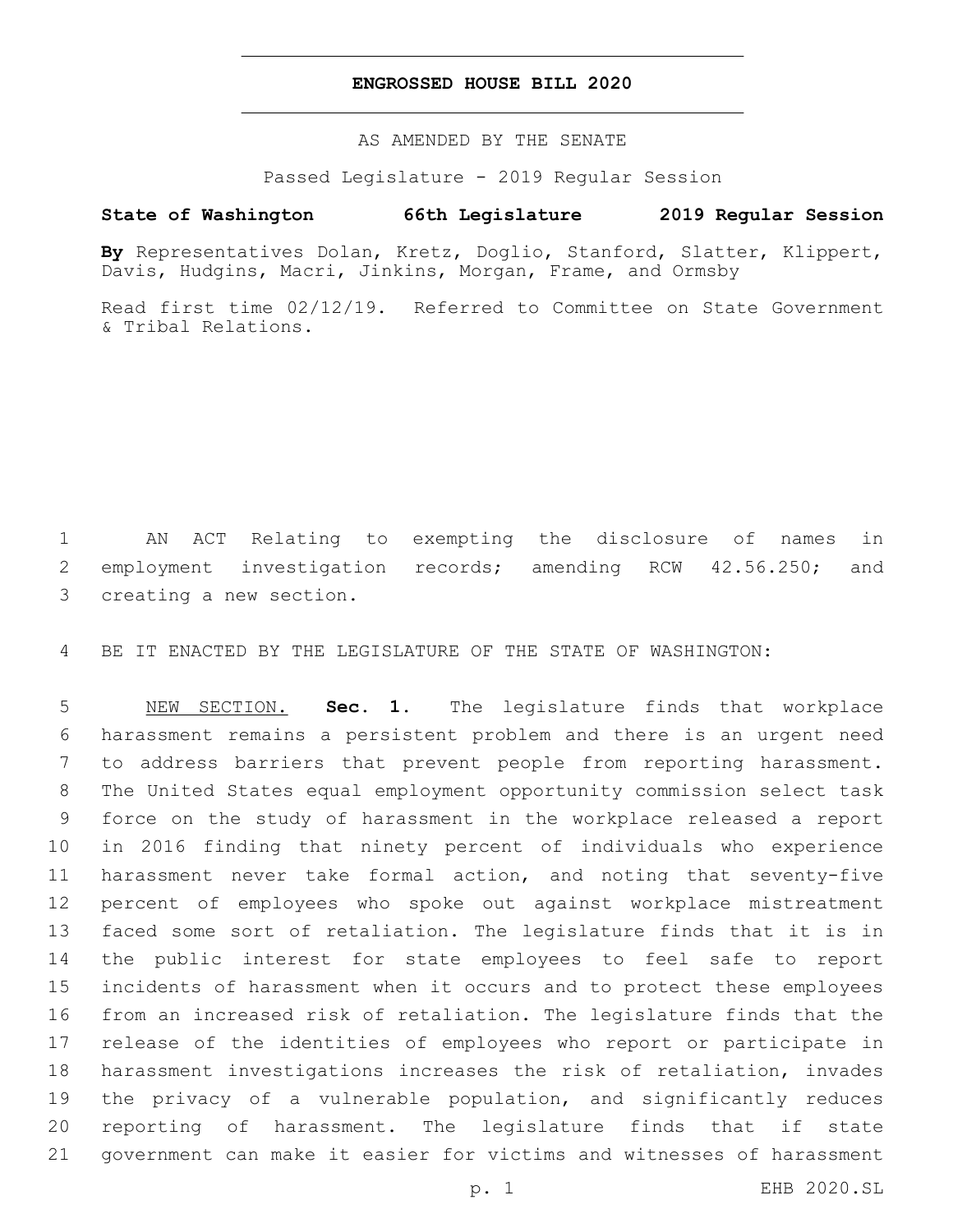to come forward and report harassment, harassment issues can be dealt 2 with before they worsen or spread.

 **Sec. 2.** RCW 42.56.250 and 2018 c 109 s 17 are each amended to 4 read as follows:

 The following employment and licensing information is exempt from 6 public inspection and copying under this chapter:

 (1) Test questions, scoring keys, and other examination data used to administer a license, employment, or academic examination;

 (2) All applications for public employment, including the names 10 of applicants, resumes, and other related materials submitted with 11 respect to an applicant;

 (3) Professional growth plans (PGPs) in educator license renewals submitted through the eCert system in the office of the 14 superintendent of public instruction;

 (4) The following information held by any public agency in personnel records, public employment related records, volunteer rosters, or included in any mailing list of employees or volunteers of any public agency: Residential addresses, residential telephone numbers, personal wireless telephone numbers, personal email addresses, social security numbers, driver's license numbers, identicard numbers, and emergency contact information of employees or volunteers of a public agency, and the names, dates of birth, residential addresses, residential telephone numbers, personal wireless telephone numbers, personal email addresses, social security numbers, and emergency contact information of dependents of employees or volunteers of a public agency. For purposes of this subsection, "employees" includes independent provider home care workers as 28 defined in RCW 74.39A.240;

 (5) Information that identifies a person who, while an agency employee: (a) Seeks advice, under an informal process established by the employing agency, in order to ascertain his or her rights in connection with a possible unfair practice under chapter 49.60 RCW against the person; and (b) requests his or her identity or any 34 identifying information not be disclosed;

 (6) Investigative records compiled by an employing agency ((conducting an active and ongoing)) in connection with an investigation of a possible unfair practice under chapter 49.60 RCW 38 or of a possible violation of other federal, state, or local laws or an employing agency's internal policies prohibiting discrimination or